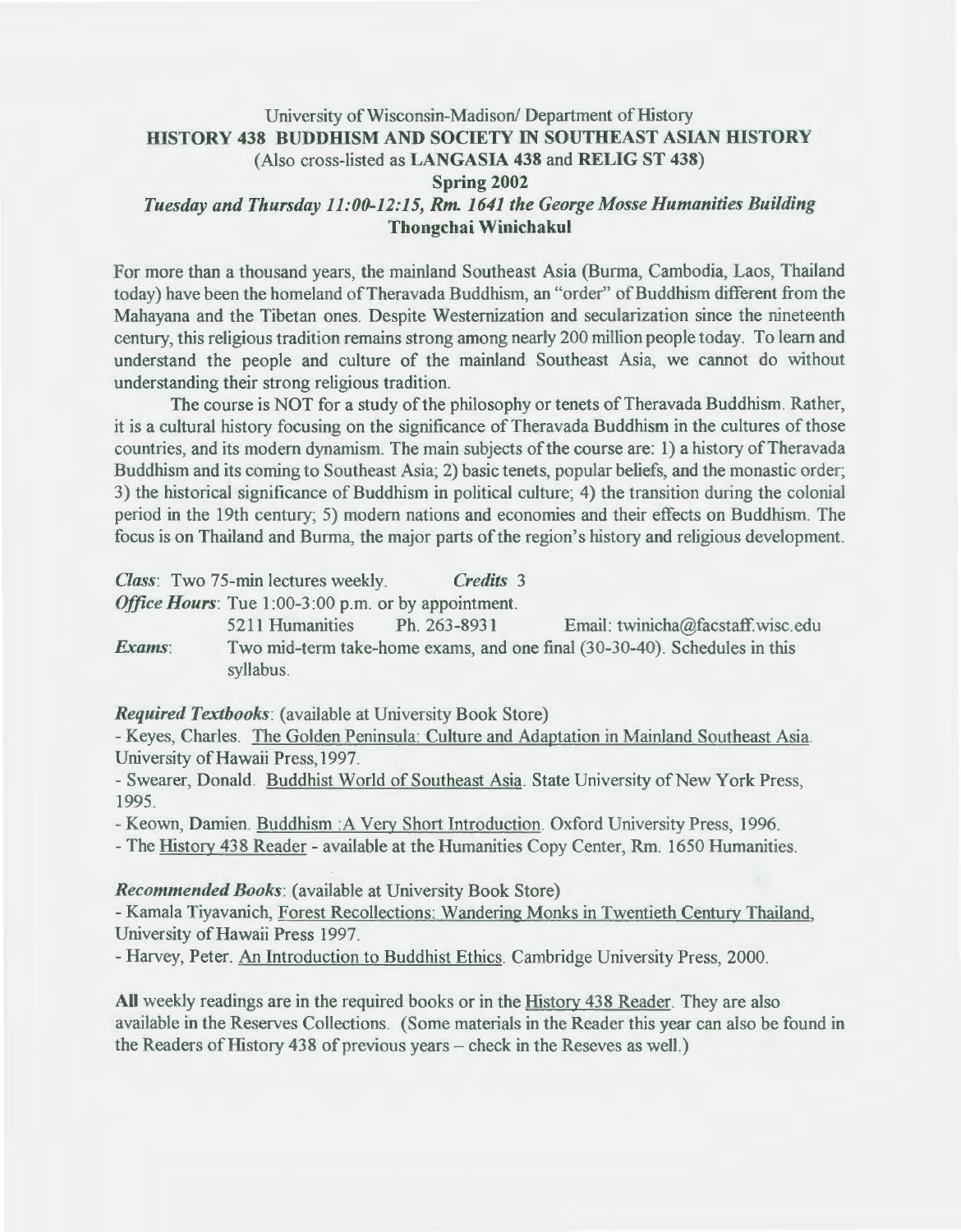### INTRODUCTIONS to the course, Southeast Asia, and Buddhism,

WEEK 1 (Jan 22) The course: objectives, exams, assignments, etc. (Jan 24) Southeast Asia: introduction

-Keyes, Charles. Golden Peninsula. 65-112, 126-157, 259-269.

WEEK 2 (Jan 29) Intro to Buddhism (video: "Buddhism: Footprint of the Buddha") -Keyes, Charles. Golden Peninsula. 65-112, 126-157, 259-269.

(Jan 31) The Buddha: biography or the myth of his life -Keown, Darnien. Buddhism. 16-30.

## EARLY HISTORY OF BUDDHISM COMING TO SOUTHEAST ASIA

WEEK 3 (Feb 5) Two major "orders"(nikaya): Mahayana & Hinayana (Theravada) - Reynolds, Frank E. and Regina T. Clifford, "Theravada Buddhism", in Encyclopedia of Religion, vol. 14. 469-475.

-Keown, Darnien. Buddhism. 59-72.

(Feb 7) Theravada Buddhism to Southeast Asia  $(6<sup>th</sup> - 12<sup>th</sup> c.)$ 

-Keown, Darnien. Buddhism. 73-87.

- Swearer, Donald. "Buddhism in Southeast Asia" in Buddhism and Asian History. 107-120.

## BASIC TENETS AND IDEAS

WEEK 4 (Feb 12) The Four Noble Truth, Nirvana

-Keown, Darnien. Buddhism. 46-58, 88-101.

(Feb 14) Karma and merit

-Keown, Darnien. Buddhism. 31-34,39-45, 102-115

-Keyes, Charles, "Merit Transference in the Kamrnic Theory of Popular Theravada Buddhism," in Karma: an Anthropological Inquiry. 261-286.

### POPULAR BUDDHISM

WEEK 5 (Feb 19) Cosmology and social hierarchy

-Reynolds, Frank E. Three Worlds According to King Ruang: A Buddhist Cosmology. 19-37. (Feb 21) "Syncretic Buddhism"

-Kirsch, A, Thomas. "Complexity in the Thai Religious System," Journal of Asian Studies 36 (1977): 241-266.

-Keyes, Charles. Golden Peninsula.113-125

- Swearer, Donald. Buddhist World of Southeast Asia. (Chapter 1). 5-61.

WEEK 6 (Feb 26) Rituals, magic, festivals (video: Cambodians in America) - Terwiel, B.J. Monks and Magic. 72-96.

### THE SANGHA (MONASTIC ORDER)

(Feb 28) Monks, monastic life, organization, and network

-Harvey, Peter. An Introduction to Buddhist Ethics, 88-97, 203-206.

- Tambiah, S.J. The Buddhist Saints of the Forest and the Cult of Amulets. 53-77.

*\*\*\*\*First take-home exam questions. Due in one week.\*\*\*\**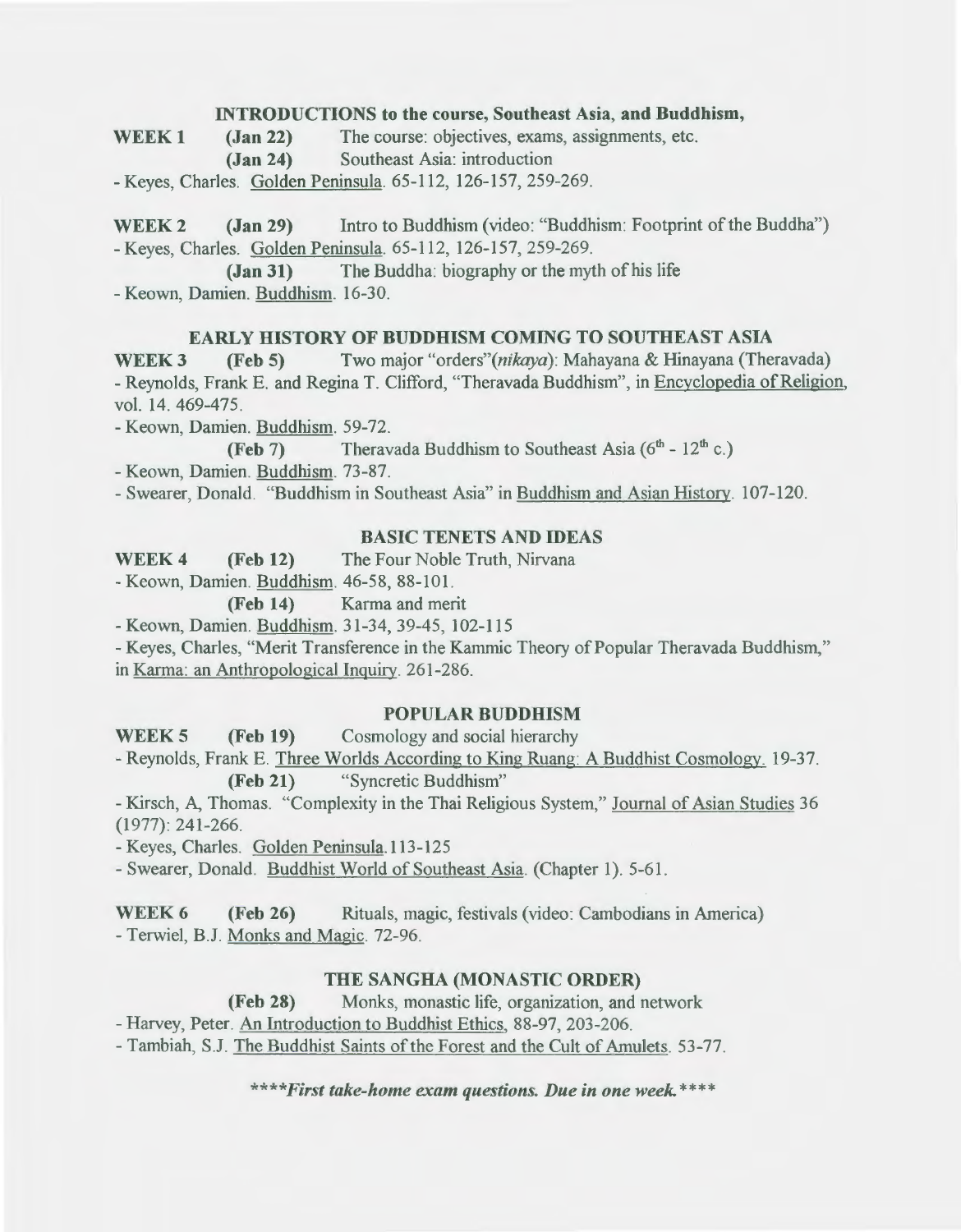WEEK 7 (Mar 5) The sangha organization and network (cont.)

(Mar 7) Female monks and Buddhist "nuns"

- Sponberg, Alan. "Attitudes Toward Women and the Feminine in Early Buddhism", in Cobezon, Jose Ignacio, ed. Buddhism, Sexuality and Gender. 3-36.

- Kowanami, Hiroko. "Theravadin Religious Women" in The Life of Buddhism, 85-95

- Jordt, Ingrid. "Bhikkhuni, Thilashin, Mae-chii: Women Who Renounce the World in Burma", Crossroads, vol. 4, no. I, (Fall 1988): 31-39.

## *\*\*\*\*First take-home exam deadline, 12:30 p.m.\*\*\*\**

## BUDDHIST POLITY

WEEK 8 (Mar 12) Merit and power

-Swearer, Donald. Buddhist World of Southeast Asia. pp. 64-95 .

(Mar 14) Buddhist kingship and state (13th-18th c.)

-Harvey, Peter. An Introduction to Buddhist Ethics, 113-118.

- Aung-Thwin, Michael "Divinity, Spirit and Human: Conceptions of Classical Burmese

Kingship" in Centers, Symbols and Hierarchy: Essays on Classical States in Southeast Asia. 45-86

WEEK 9 (Mar 19) Buddhism and legitimation of power

-Reynolds, Frank E. "The Holy Emerald Jewel: Buddhist Symbolism and Political Legitimation in Thailand and Laos" in Religion and Legitimation of Power in Thailand, Laos and Burma.175-193. - Schober, Juliane "A Tooth Relic and the Legitimation of Power" in The Life of Buddhism 45-59 - Mendelsohn, E. Michael. Sangha and State in Burma: A Study of Monastic Sectarianism and Leadership. 31-65.

(Mar 21) Buddhist millenialism and peasant rebellion -Keyes, Charles F. "Millennialism, Theravada Buddhism and Thai Society," Journal of Asian Studies 36 (1977): 283-302.

WEEK 10 (Mar 26, 27) Spring Recess

# COLONIAL TRANSITION  $(19<sup>th</sup>$  to early  $20<sup>th</sup>$  c.)

WEEK 11 (Apr 2) Colonialism and politicized Buddhism in the 19th c. Burma (Apr 4) Buddhist anti-colonial movement in Burma (late 19th-early 20th c.) - Keyes, Charles. Golden Peninsula. 259-299

- Sarkisyanz, E. Buddhist Backgrounds of the Burmese Revolution. 110-179

WEEK 12 (Apr 9) Modern Buddhism in the 19th c. Siam

- Excerpts from Alabaster, Henry. The Modern Buddhist, Being the Views of a Siamese Minister of State on His Own and Other Religions (c. 1870).

- Reynolds, Craig J. "Buddhist Cosmography in Thai History, With Special Reference to Nineteenth Century Culture Change," Journal of Asian Studies 35 (1976): 203-220

(Apr 11) The *sangha* and nation-building in Siam (late 19th to early 20'h c.) - Kirsch, A. Thomas. "Modernizing Implications of Nineteenth Century Reforms in Thai Sangha," in Religion and Legitimation of Power. 52-65